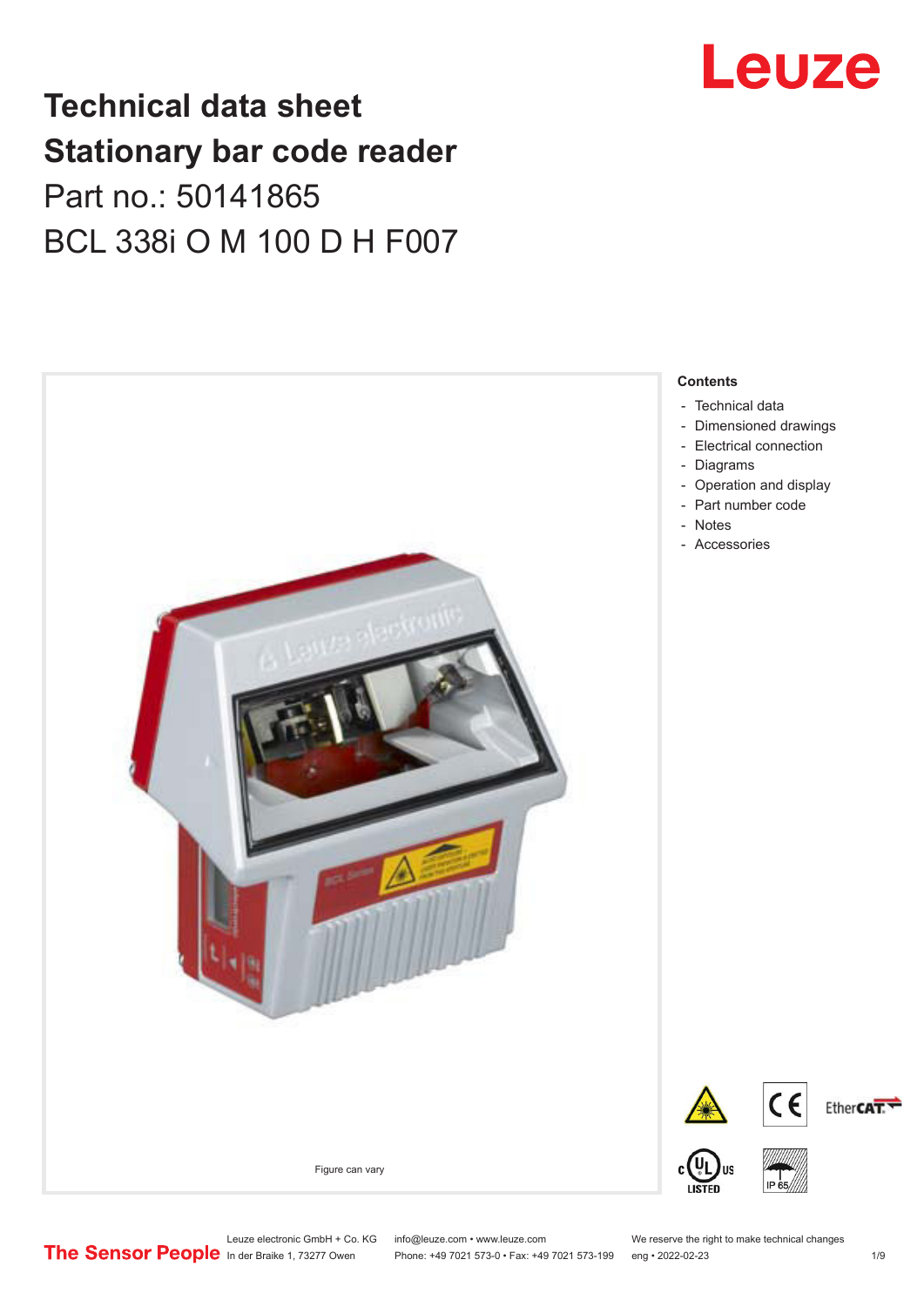## <span id="page-1-0"></span>**Technical data**

# Leuze

| <b>Basic data</b>                          |                                                            |
|--------------------------------------------|------------------------------------------------------------|
| <b>Series</b>                              | <b>BCL 300i</b>                                            |
| <b>Special version</b>                     |                                                            |
| <b>Special version</b>                     | Heating                                                    |
| <b>Functions</b>                           |                                                            |
| <b>Functions</b>                           | Alignment mode                                             |
|                                            | AutoConfig                                                 |
|                                            | AutoControl                                                |
|                                            | <b>AutoReflAct</b>                                         |
|                                            | Code fragment technology                                   |
|                                            | Heating                                                    |
|                                            | <b>LED</b> indicator                                       |
|                                            | Reference code comparison                                  |
| <b>Characteristic parameters</b>           |                                                            |
| <b>MTTF</b>                                | 110 years                                                  |
| <b>Read data</b>                           |                                                            |
| Code types, readable                       | 2/5 Interleaved                                            |
|                                            | Codabar                                                    |
|                                            | Code 128                                                   |
|                                            | Code 39                                                    |
|                                            | Code 93                                                    |
|                                            | <b>EAN 8/13</b>                                            |
|                                            | GS1 Databar Expanded                                       |
|                                            | <b>GS1 Databar Limited</b>                                 |
|                                            | <b>GS1 Databar Omnidirectional</b>                         |
|                                            | <b>UPC</b>                                                 |
| Scanning rate, typical                     | $1,000$ scans/s                                            |
| Bar codes per reading gate, max.<br>number | 64 Piece(s)                                                |
| <b>Optical data</b>                        |                                                            |
| <b>Reading distance</b>                    | 40  300 mm                                                 |
| <b>Light source</b>                        | Laser, Red                                                 |
| Wavelength                                 | 655 nm                                                     |
| Laser class                                | 1, IEC/EN 60825-1:2014                                     |
| <b>Transmitted-signal shape</b>            | Continuous                                                 |
| <b>Modulus size</b>                        | $0.20.5$ mm                                                |
| <b>Reading method</b>                      | Oscillating-mirror scanner                                 |
| <b>Beam deflection</b>                     | Via rotating polygon wheel + stepping<br>motor with mirror |
| Light beam exit                            | Zero position at side at angle less than<br>$90^{\circ}$   |

### **Type** EtherCAT **EtherCAT Function** Process **Transmission protocol** EtherCAT, CoE and EoE **Service interface Type** USB 2.0 **USB Configuration** via software Service **Connection Number of connections** 1 Piece(s) **Connection 1 Function** BUS IN Connection to device Data interface PWR / SW IN / OUT Service interface **Type of connection** Plug connector, It is essential to use a connection unit when commissioning the device. **No. of pins** 32 -pin **Type** Male **Mechanical data Design** Cubic **Dimension (W x H x L)** 125 mm x 58 mm x 110 mm **Housing material** Metal **Metal housing** Diecast aluminum **Lens cover material Class** Glass **Net weight** 580 g **Housing color** Red Silver **Type of fastening** Dovetail grooves Fastening on back Via optional mounting device **Operation and display Type of display** LED Monochromatic graphic display, 128 x 32 pixels **Number of LEDs** 2 Piece(s) **Type of configuration** Via web browser **Operational controls** Button(s) **Environmental data** Ambient temperature, operation -35 ... 40 °C **Ambient temperature, storage** -20 ... 70 °C **Relative humidity (non-condensing)** 0 ... 90 %

**Electrical data**

### **Protective circuit** Polarity reversal protection

| Performance data                               |              |
|------------------------------------------------|--------------|
| Supply voltage U <sub>B</sub>                  | 18  30 V, DC |
| Power consumption, max.                        | 45 W         |
|                                                |              |
| Inputs/outputs selectable                      |              |
| Output current, max.                           | 60 mA        |
| Number of inputs/outputs selectable 2 Piece(s) |              |

**Input current, max.** 8 mA

**Oscillating mirror frequency** 10 Hz **Max.** swivel angle 15

Phone: +49 7021 573-0 • Fax: +49 7021 573-199 eng • 2022-02-23 2/9

**Interface**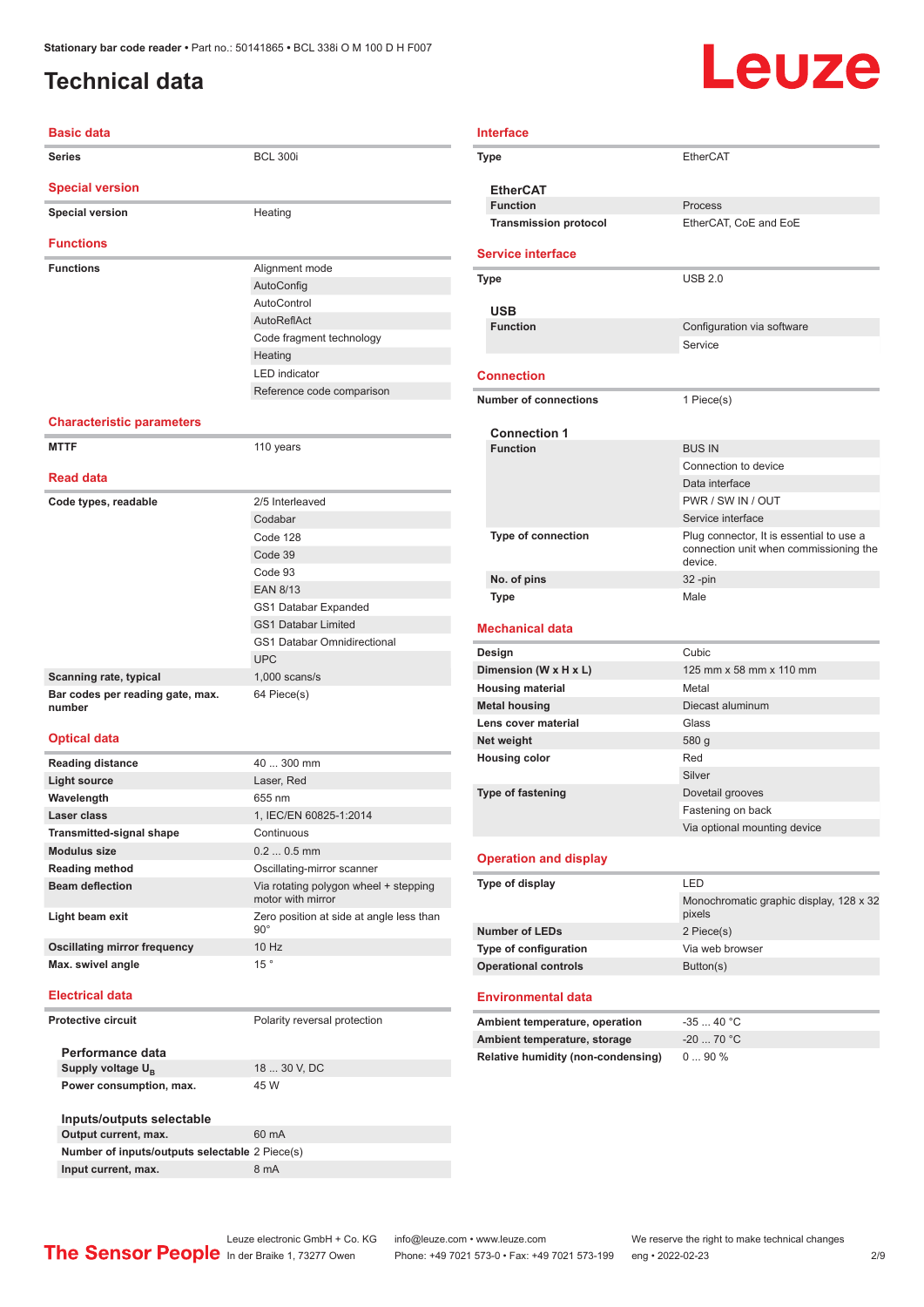## <span id="page-2-0"></span>**Technical data**

# Leuze

### **Certifications**

| Degree of protection                                               | IP 65                    |
|--------------------------------------------------------------------|--------------------------|
| <b>Protection class</b>                                            | Ш                        |
| <b>Certifications</b>                                              | c UL US                  |
| Test procedure for EMC in accordance EN 55022                      |                          |
| with standard                                                      | EN 61000-4-2, -3, -4, -6 |
| Test procedure for shock in<br>accordance with standard            | IEC 60068-2-27, test Ea  |
| Test procedure for continuous shock<br>in accordance with standard | IEC 60068-2-29, test Eb  |
| Test procedure for vibration in<br>accordance with standard        | IEC 60068-2-6, test Fc   |

### **Dimensioned drawings**

All dimensions in millimeters







### **Classification**

| <b>Customs tariff number</b> | 84719000 |
|------------------------------|----------|
| <b>ECLASS 5.1.4</b>          | 27280102 |
| <b>ECLASS 8.0</b>            | 27280102 |
| <b>ECLASS 9.0</b>            | 27280102 |
| ECLASS 10.0                  | 27280102 |
| <b>ECLASS 11.0</b>           | 27280102 |
| ECLASS 12.0                  | 27280102 |
| <b>ETIM 5.0</b>              | EC002550 |
| <b>ETIM 6.0</b>              | EC002550 |
| <b>ETIM 7.0</b>              | EC002550 |

A Optical axis

- B Swivel angle of the laser beam: ± 20 °
- C Deflection angle of the laser beam:  $\pm$  30 $^{\circ}$
- D M4 thread (5 deep)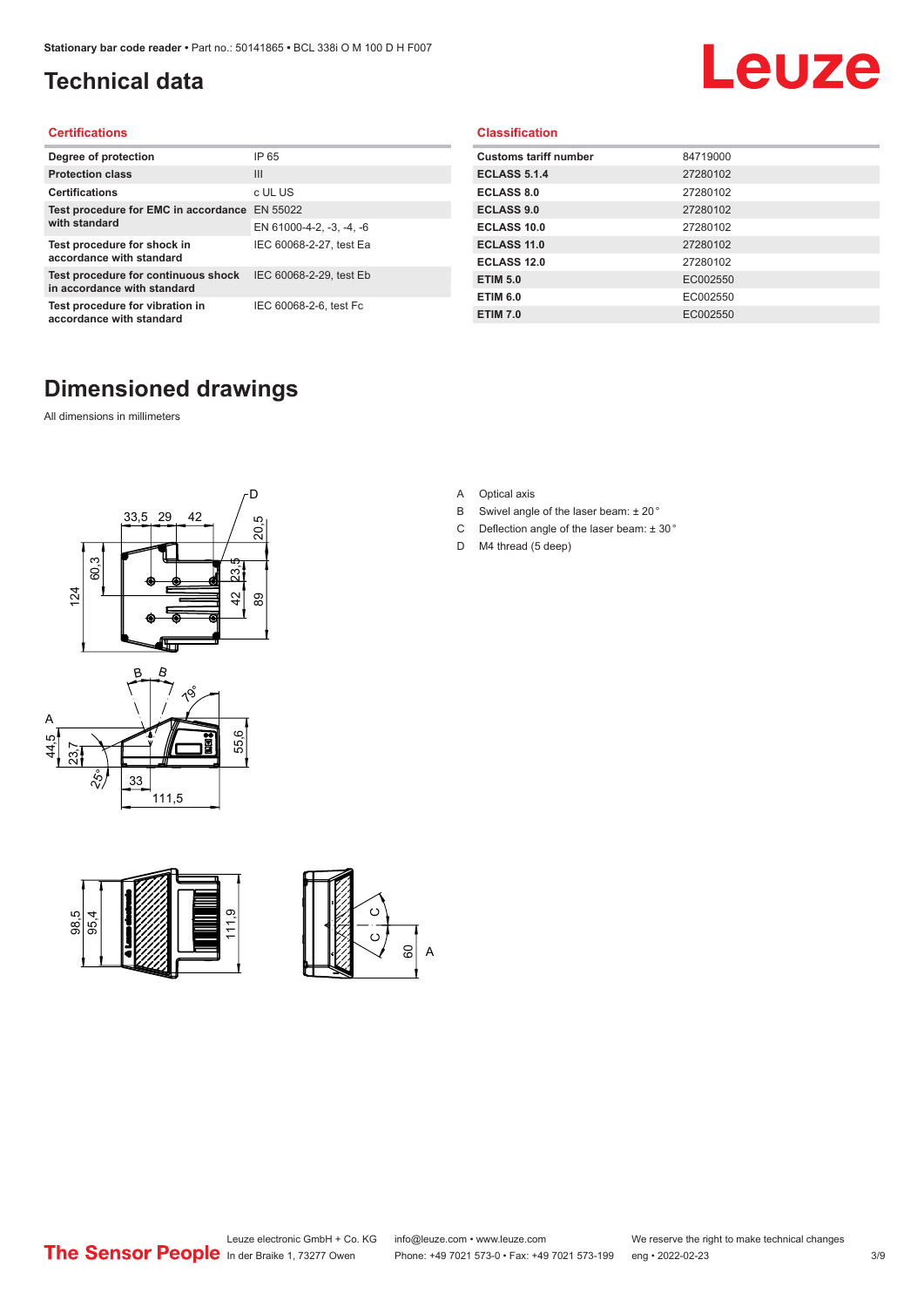### <span id="page-3-0"></span>**Electrical connection**

# Leuze

### **Connection 1**

| <b>Function</b>           | <b>BUS IN</b>                                                              |
|---------------------------|----------------------------------------------------------------------------|
|                           | Connection to device                                                       |
|                           | Data interface                                                             |
|                           | PWR / SW IN / OUT                                                          |
|                           | Service interface                                                          |
| <b>Type of connection</b> | Plug connector                                                             |
| <b>Type of connection</b> | It is essential to use a connection unit when<br>commissioning the device. |
| No. of pins               | $32 - pin$                                                                 |
| <b>Type</b>               | Male                                                                       |

### **Diagrams**

### Reading field curve



x Reading field distance [mm]

y Reading field width [mm]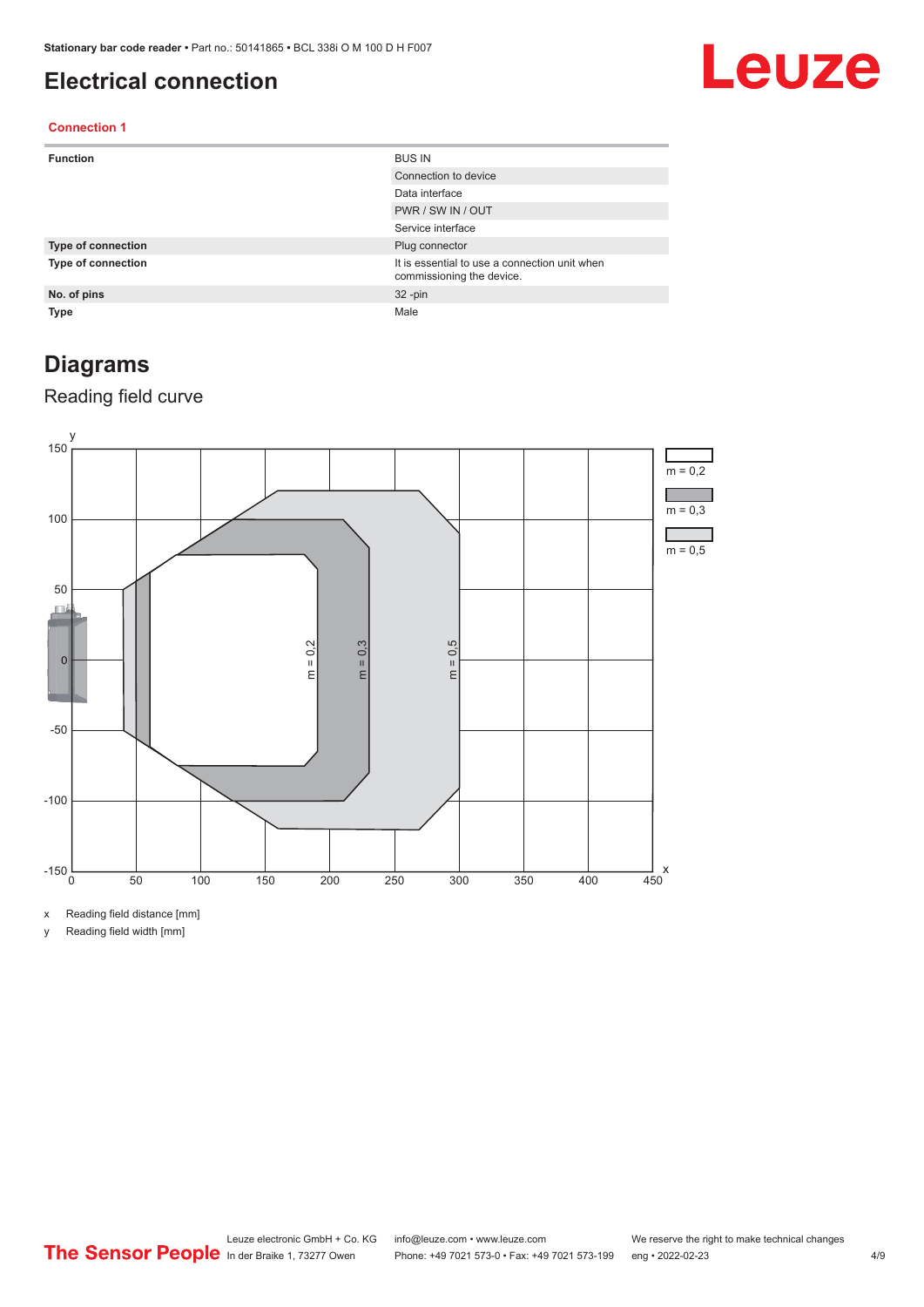### <span id="page-4-0"></span>**Diagrams**

### Lateral reading field curve



## **Operation and display**

| <b>LED</b>     | <b>Display</b> |                                       | <b>Meaning</b>                  |
|----------------|----------------|---------------------------------------|---------------------------------|
|                | <b>PWR</b>     | Green, flashing                       | Device ok, initialization phase |
|                |                | Green, continuous light               | Device OK                       |
|                |                | Green, briefly off - on               | Reading successful              |
|                |                | green, briefly off - briefly red - on | Reading not successful          |
|                |                | Orange, continuous light              | Service mode                    |
|                |                | Red, flashing                         | Device OK, warning set          |
|                |                | Red, continuous light                 | Error, device error             |
| $\overline{2}$ | <b>BUS</b>     | Green, flashing                       | Initialization                  |
|                |                | Green, continuous light               | Bus operation ok                |
|                |                | Red, flashing                         | Communication error             |
|                |                | Red, continuous light                 | Bus error                       |

Leuze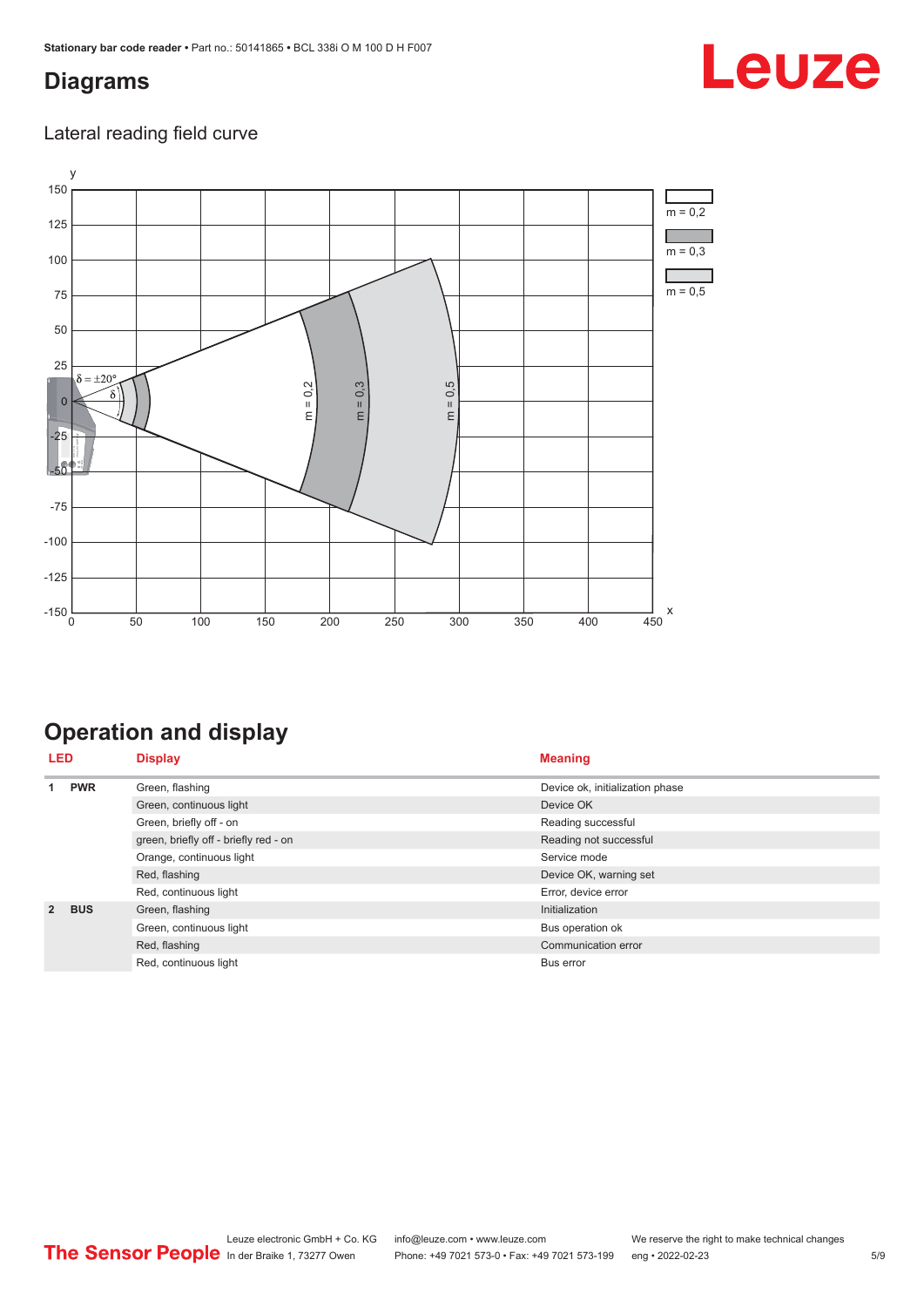### <span id="page-5-0"></span>**Part number code**



Part designation: **BCL XXXX YYZ AAA BB CCCC**

| <b>BCL</b>  | <b>Operating principle</b><br>BCL: bar code reader                                                                                                                                                                                       |
|-------------|------------------------------------------------------------------------------------------------------------------------------------------------------------------------------------------------------------------------------------------|
| <b>XXXX</b> | Series/interface (integrated fieldbus technology)<br>300i: RS 232 / RS 422 (stand-alone)<br>301i: RS 485 (multiNet slave)<br>304i: PROFIBUS DP<br>308i: EtherNet TCP/IP, UDP<br>338i: EtherCAT<br>348i: PROFINET RT<br>358i: EtherNet/IP |
| YY          | <b>Scanning principle</b><br>S: line scanner (single line)<br>R1: line scanner (raster)<br>O: oscillating-mirror scanner (oscillating mirror)                                                                                            |
| z           | <b>Optics</b><br>N: High Density (close)<br>M: Medium Density (medium distance)<br>F: Low Density (remote)<br>L: Long Range (very large distances)<br>J: ink-jet (depending on the application)                                          |
| AAA         | Beam exit<br>100: lateral<br>$102:$ front                                                                                                                                                                                                |
| <b>BB</b>   | <b>Special equipment</b><br>D: With display<br>H: With heating<br>DH: optionally with display and heating<br>P: plastic exit window                                                                                                      |
| <b>CCCC</b> | <b>Functions</b><br>F007: optimized process data structure                                                                                                                                                                               |
| <b>Note</b> |                                                                                                                                                                                                                                          |

 $\&$  A list with all available device types can be found on the Leuze website at www.leuze.com.

### **Notes**

| Observe intended use!                                                                                                                                                                                                            |
|----------------------------------------------------------------------------------------------------------------------------------------------------------------------------------------------------------------------------------|
| $\%$ This product is not a safety sensor and is not intended as personnel protection.<br>$\&$ The product may only be put into operation by competent persons.<br>$\%$ Only use the product in accordance with its intended use. |

| <b>ATTENTION! LASER RADIATION - CLASS 1 LASER PRODUCT</b>                                                                                                                                                                                                  |
|------------------------------------------------------------------------------------------------------------------------------------------------------------------------------------------------------------------------------------------------------------|
| The device satisfies the requirements of IEC/EN 60825-1:2014 safety requlations for a product of laser class 1 and complies with 21 CFR 1040.10 except<br>for conformance with IEC 60825-1 Ed. 3., as described in Laser Notice No. 56, dated May 8, 2019. |
| $\&$ Observe the applicable statutory and local laser protection requisitions.                                                                                                                                                                             |
| $\%$ The device must not be tampered with and must not be changed in any way.<br>There are no user-serviceable parts inside the device.<br>Repairs must only be performed by Leuze electronic GmbH + Co. KG.                                               |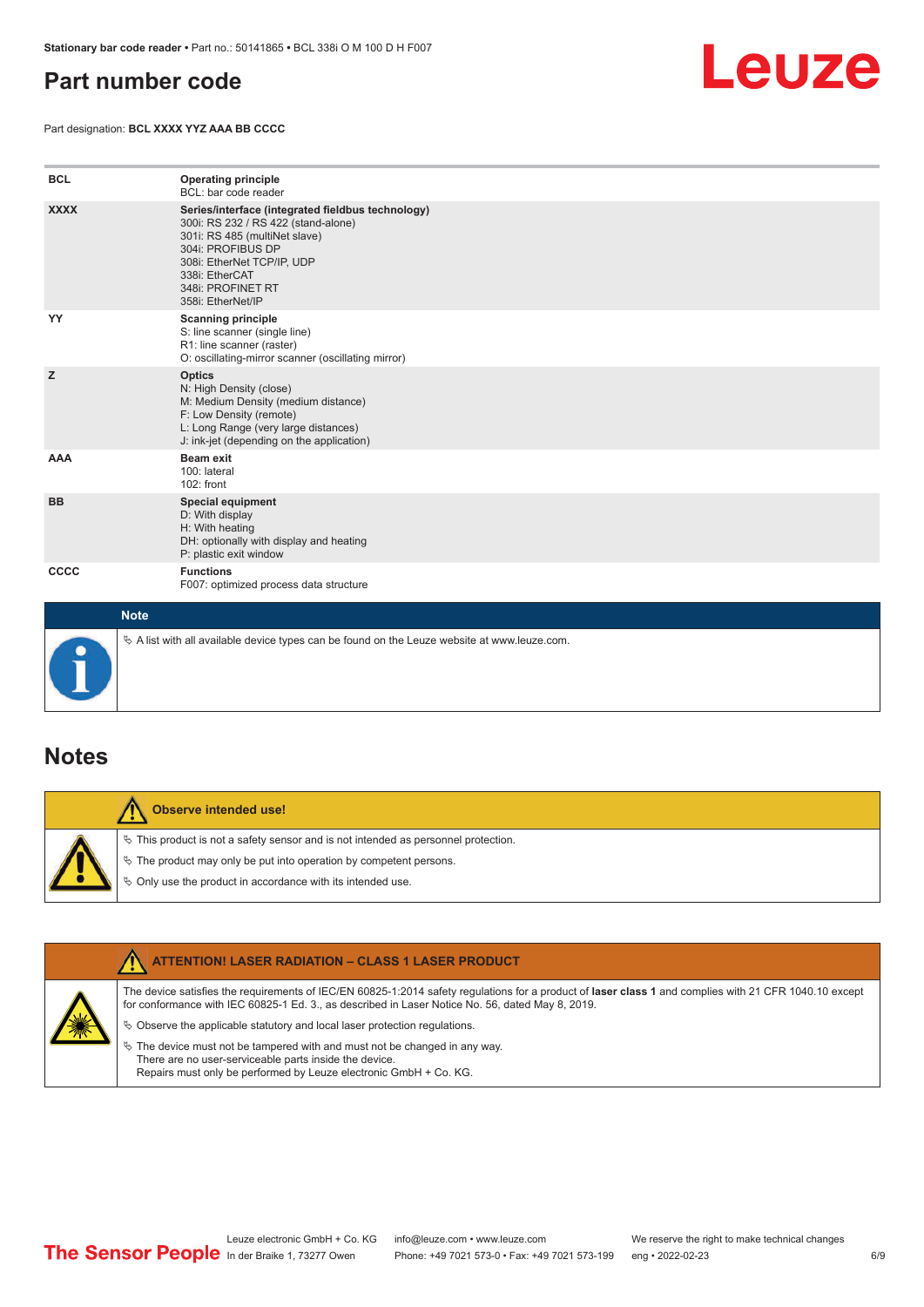# Leuze

### **Accessories**

## Connection technology - Connection cables

|   | Part no. | <b>Designation</b>             | <b>Article</b>   | <b>Description</b>                                                                                                                                                                            |
|---|----------|--------------------------------|------------------|-----------------------------------------------------------------------------------------------------------------------------------------------------------------------------------------------|
| ₽ | 50132079 | KD U-M12-5A-V1-<br>050         | Connection cable | Connection 1: Connector, M12, Axial, Female, A-coded, 5-pin<br>Connection 2: Open end<br>Shielded: No<br>Cable length: 5,000 mm<br>Sheathing material: PVC                                    |
|   | 50135074 | <b>KS ET-M12-4A-P7-</b><br>050 | Connection cable | Suitable for interface: Ethernet<br>Connection 1: Connector, M12, Axial, Male, D-coded, 4-pin<br>Connection 2: Open end<br>Shielded: Yes<br>Cable length: 5,000 mm<br>Sheathing material: PUR |

## Connection technology - Interconnection cables

|   |        | Part no. | <b>Designation</b>                     | <b>Article</b>        | <b>Description</b>                                                                                                                                                                                                               |
|---|--------|----------|----------------------------------------|-----------------------|----------------------------------------------------------------------------------------------------------------------------------------------------------------------------------------------------------------------------------|
| Ħ | $\Box$ | 50117011 | <b>KB USB A - USB</b><br>miniB         | Service line          | Suitable for interface: USB<br>Connection 1: USB<br>Connection 2: USB<br>Shielded: Yes<br>Cable length: 1,500 mm<br>Sheathing material: PVC                                                                                      |
|   |        | 50137078 | <b>KSS ET-M12-4A-</b><br>M12-4A-P7-050 | Interconnection cable | Suitable for interface: Ethernet<br>Connection 1: Connector, M12, Axial, Male, D-coded, 4-pin<br>Connection 2: Connector, M12, Axial, Male, D-coded, 4-pin<br>Shielded: Yes<br>Cable length: 5,000 mm<br>Sheathing material: PUR |
|   | the    | 50135081 | <b>KSS ET-M12-4A-</b><br>RJ45-A-P7-050 | Interconnection cable | Suitable for interface: Ethernet<br>Connection 1: Connector, M12, Axial, Male, D-coded, 4-pin<br>Connection 2: RJ45<br>Shielded: Yes<br>Cable length: 5,000 mm<br>Sheathing material: PUR                                        |

### Connection technology - Connection boxes

| Part no.   | <b>Designation</b> | <b>Article</b>  | <b>Description</b>                                                                                                                                         |
|------------|--------------------|-----------------|------------------------------------------------------------------------------------------------------------------------------------------------------------|
| 50134929 * | ME 338 103         | Connection unit | Suitable for: BCL 338i, BPS 338i<br>Suitable for interface: EtherCAT<br>Number of connections: 4 Piece(s)<br>Connection: Cable with connector, M12, 900 mm |
| 50134927 * | ME 338 104         | Connection unit | Suitable for: BCL 338i<br>Suitable for interface: EtherCAT<br>Number of connections: 5 Piece(s)<br>Connection: Cable with connector, M12, 900 mm           |
| 50134928 * | ME 338 214         | Connection unit | Suitable for: BCL 338i<br>Suitable for interface: EtherCAT<br>Number of connections: 5 Piece(s)<br>Connection: Cable with connector, M12, 600 mm           |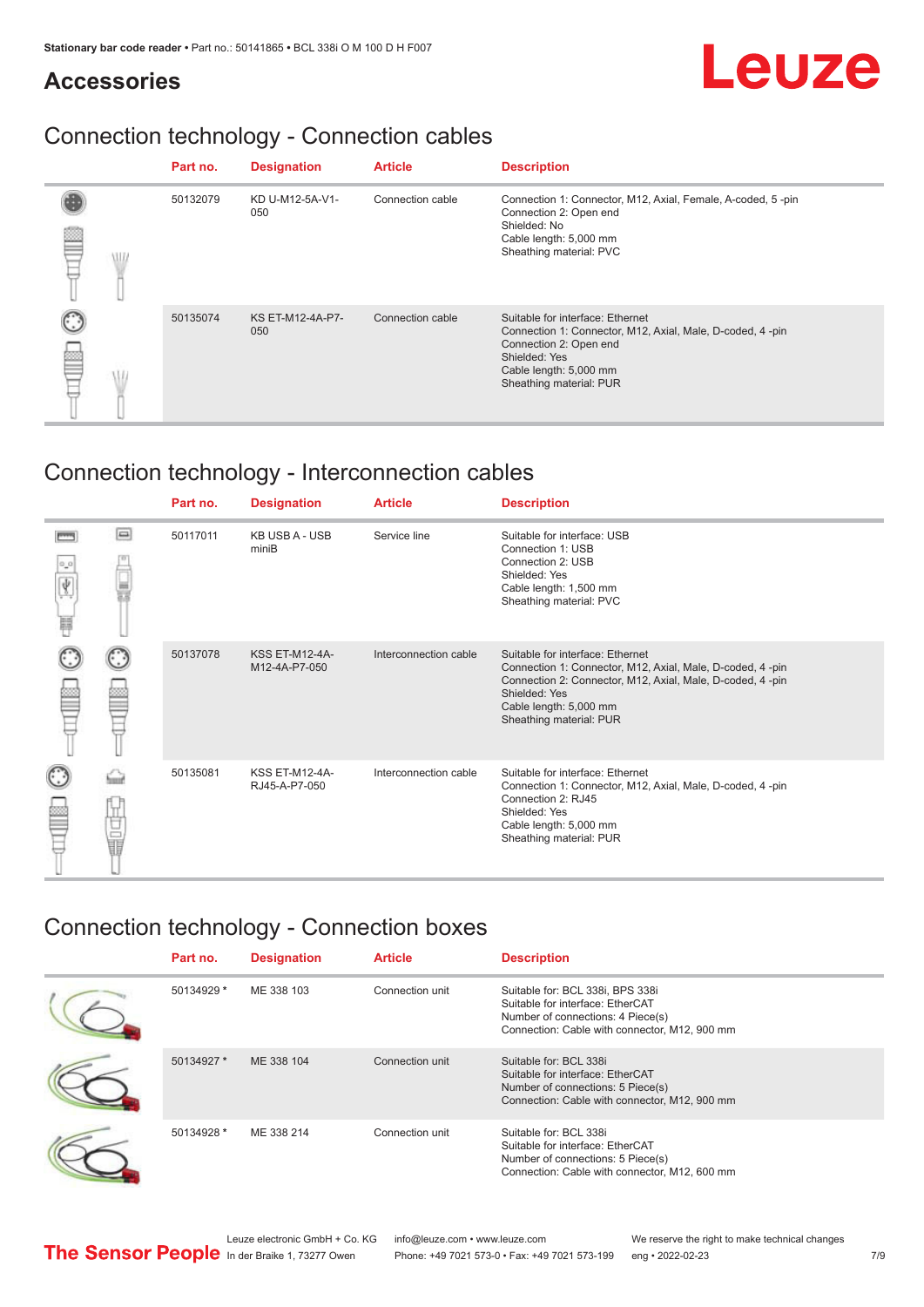### **Accessories**

| Part no.   | <b>Designation</b> | <b>Article</b>  | <b>Description</b>                                                                                                                      |
|------------|--------------------|-----------------|-----------------------------------------------------------------------------------------------------------------------------------------|
| 50134931 * | MK 338             | Connection unit | Suitable for: BCL 338i, BPS 338i<br>Suitable for interface: EtherCAT<br>Number of connections: 4 Piece(s)<br>Connection: Terminal       |
| 50134930 * | <b>MS 338</b>      | Connection unit | Suitable for: BCL 338i, BPS 338i<br>Suitable for interface: EtherCAT<br>Number of connections: 4 Piece(s)<br>Connection: Connector, M12 |

\* Necessary accessories, please order separately

### Mounting technology - Mounting brackets

|                                | Part no. | <b>Designation</b> | <b>Article</b>  | <b>Description</b>                                                                                                                                                                            |
|--------------------------------|----------|--------------------|-----------------|-----------------------------------------------------------------------------------------------------------------------------------------------------------------------------------------------|
| $\left( -1\right)$<br>×<br>i e | 50121433 | BT 300 W           | Mounting device | Design of mounting device: Angle, L-shape<br>Fastening, at system: Through-hole mounting<br>Mounting bracket, at device: Screw type<br>Type of mounting device: Adjustable<br>Material: Metal |

## Mounting technology - Rod mounts

| Part no. | <b>Designation</b> | <b>Article</b>  | <b>Description</b>                                                                                                                                                                                                                                                |
|----------|--------------------|-----------------|-------------------------------------------------------------------------------------------------------------------------------------------------------------------------------------------------------------------------------------------------------------------|
| 50121435 | BT 56 - 1          | Mounting device | Functions: Static applications<br>Design of mounting device: Mounting system<br>Fastening, at system: For 12 mm rod, For 14 mm rod, For 16 mm rod<br>Mounting bracket, at device: Clampable<br>Material: Metal<br>Tightening torque of the clamping jaws: $8 N·m$ |

### Mounting technology - Other

| Part no. | <b>Designation</b> | <b>Article</b>  | <b>Description</b>                                                                                                                                 |
|----------|--------------------|-----------------|----------------------------------------------------------------------------------------------------------------------------------------------------|
| 50124941 | <b>BTU 0300M-W</b> | Mounting device | Fastening, at system: Through-hole mounting<br>Mounting bracket, at device: Clampable, Groove mounting, Suited for M4<br>screws<br>Material: Metal |

**Leuze**